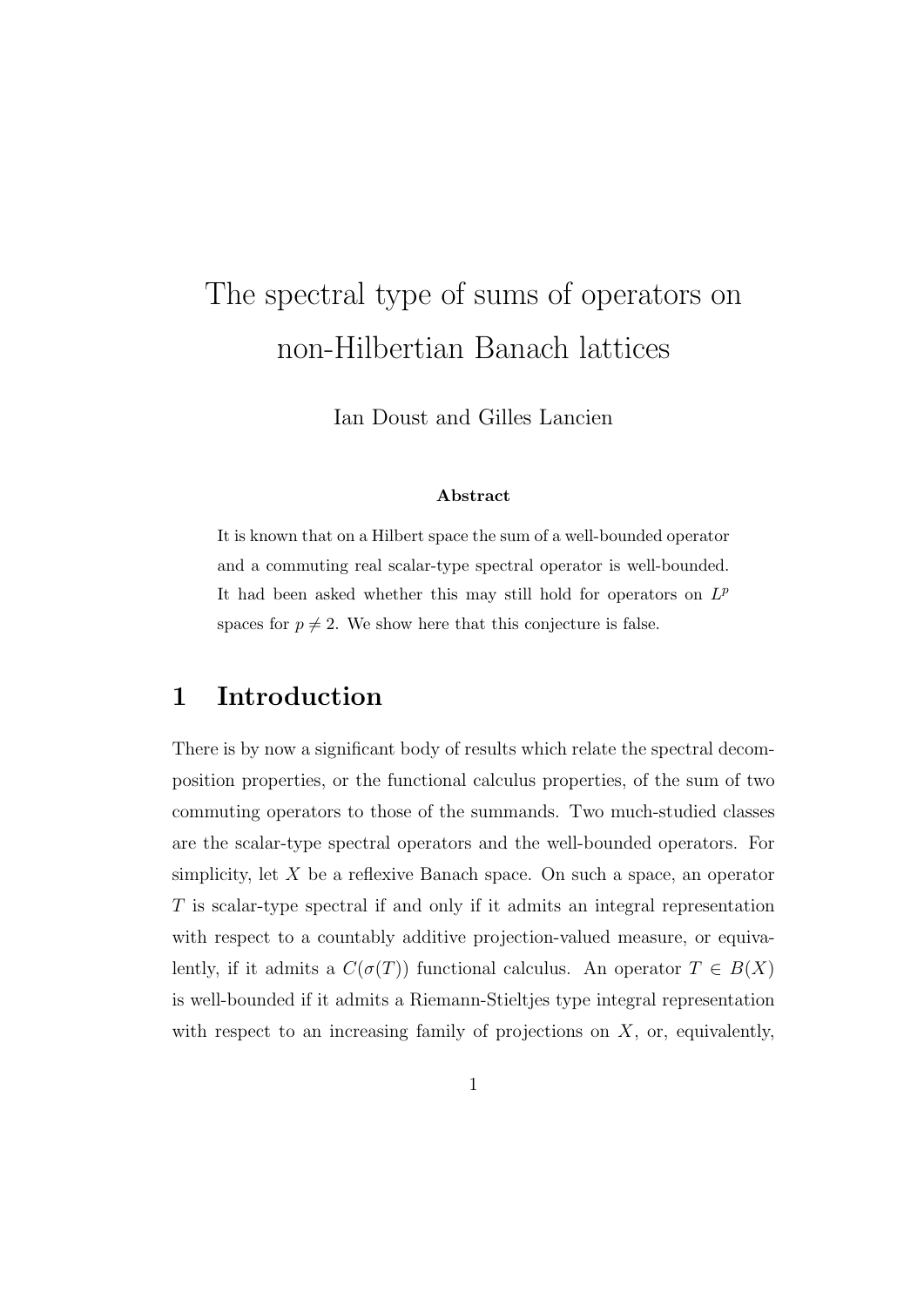if it admits an  $AC[a, b]$  functional calculus. (Fuller definitions are given in Section 2.) The distinction between these classes is that the spectral expansions for a scalar-type spectral operator are of an unconditional nature, while those for well-bounded operators correspond to conditional decompositions of the Banach space.

C. A. McCarthy [11, 12] proved that the sum and product of two commuting scalar-type spectral operators acting on an  $L^p$   $(1 \leq p \leq \infty)$  space is again scalar-type spectral. This result has been extended to a wide class of other Banach spaces, including, for example, weakly complete Banach lattices (see [5]). On the other hand, there are reflexive spaces (indeed even UMD spaces), such as the von Neumann-Schatten  $C_p$  spaces, on which the sum of two commuting scalar-type spectral operators may fail to be scalartype spectral. More recently, it was shown in [2] that on spaces with Kalton and Weis' property  $(\Delta)$ , and in particular on all UMD spaces, the sum of two commuting scalar-type spectral operators was however always well-bounded. As was noted in [2], this result can not be extended to all reflexive spaces.

T. A. Gillespie [4] showed that even on  $\ell^2$ , the sum of two commuting wellbounded operators need not be well-bounded. In a positive direction however, he showed that on this space, the sum and product of a real scalar-type spectral operator (that is, a scalar-type spectral operator with real spectrum) and a commuting well-bounded operator are always well-bounded. It had been asked whether this last result might hold on a wider class of spaces such as the reflexive  $L^p$  spaces (see, for example, [2, Question 2.7]). In [2] it was shown that a sufficient condition for the sum of a real scalar-type spectral operator  $S$  and a commuting well-bounded operator  $T$  to be again well-bounded is that the spectral family of projections associated with T be R-bounded.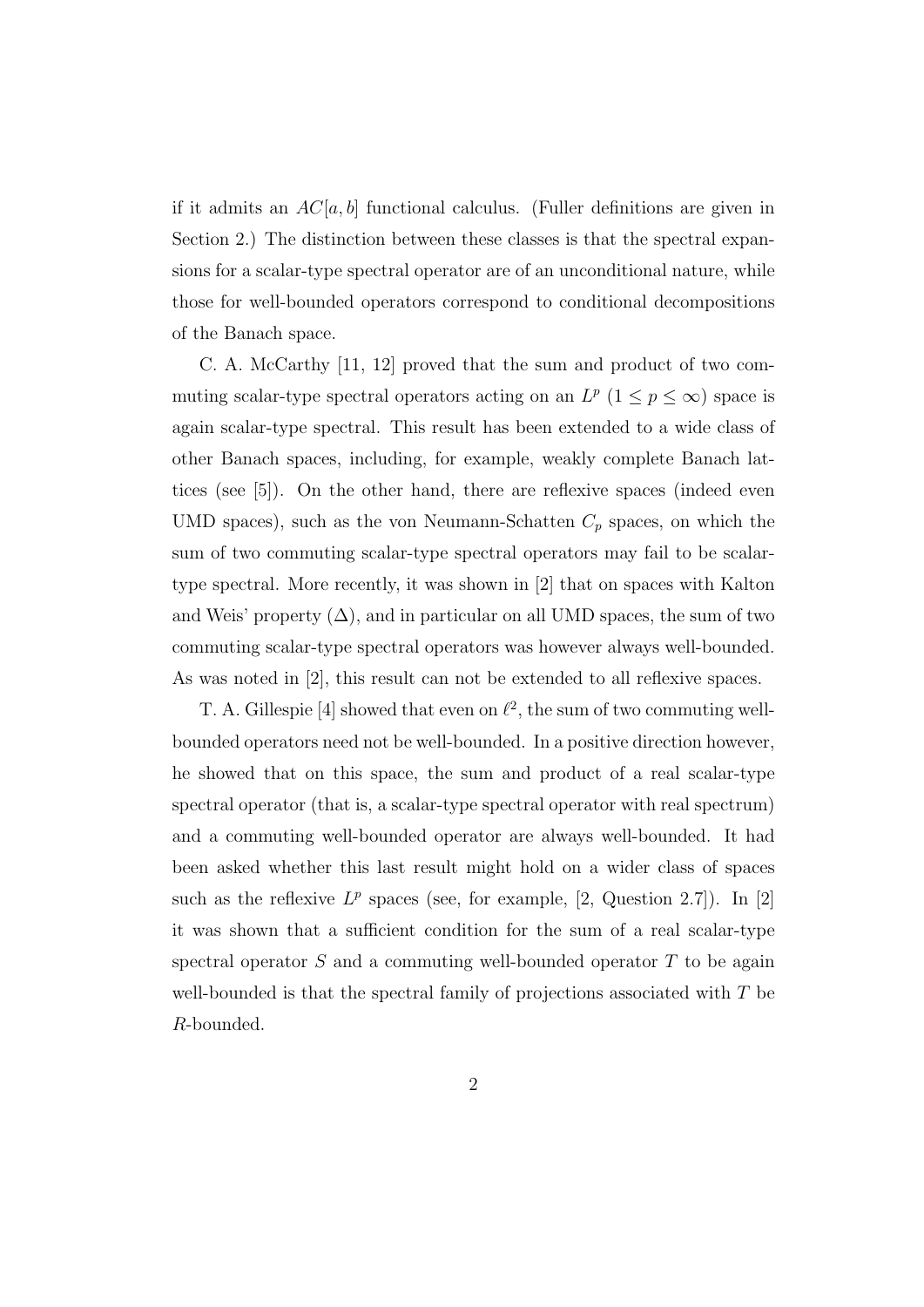The aim of this paper is to note that part of the construction given by N. J. Kalton and the second author in [6] can be easily adapted to produce counterexamples to the above question on any non-Hilbertian reflexive Banach lattice.

# 2 Well-bounded operators

An operator  $T \in B(X)$  is well-bounded if it admits an  $AC(J)$  functional calculus for some compact interval  $J \subset \mathbb{R}$ . Here  $AC(J)$  denotes the absolutely continuous functions on  $J = [a, b]$ , which is a Banach algebra under the norm  $||f||_{AC(J)} = |f(b)| + \text{var}_J f$ . Thus, T is well-bounded if there exists some constant K and a compact interval J such that  $|| f(T) || \leq K ||f||_{AC(J)}$ .

Associated to each well-bounded operator on a reflexive Banach space is a uniformly bounded family of projections known as a spectral family. If a well-bounded operator T has associated spectral family  $\{E(\lambda)\}_{\lambda\in\mathbb{R}}$ , then for all  $f \in AC(J)$ ,

$$
f(T) = \int_J^{\oplus} f(\lambda) \, dE(\lambda).
$$

The integral here is a Riemann-Stieltjes type integral.

We refer the reader to [3] for further details (and the appropriate definitions for nonreflexive spaces) of the theory of well-bounded and scalartype spectral operators. Background definitions concerning bases in Banach spaces and Banach lattices may be found in [8] and [9].

## 3 The main result

The first and main step is to consider the case of a reflexive Banach space with an unconditional basis.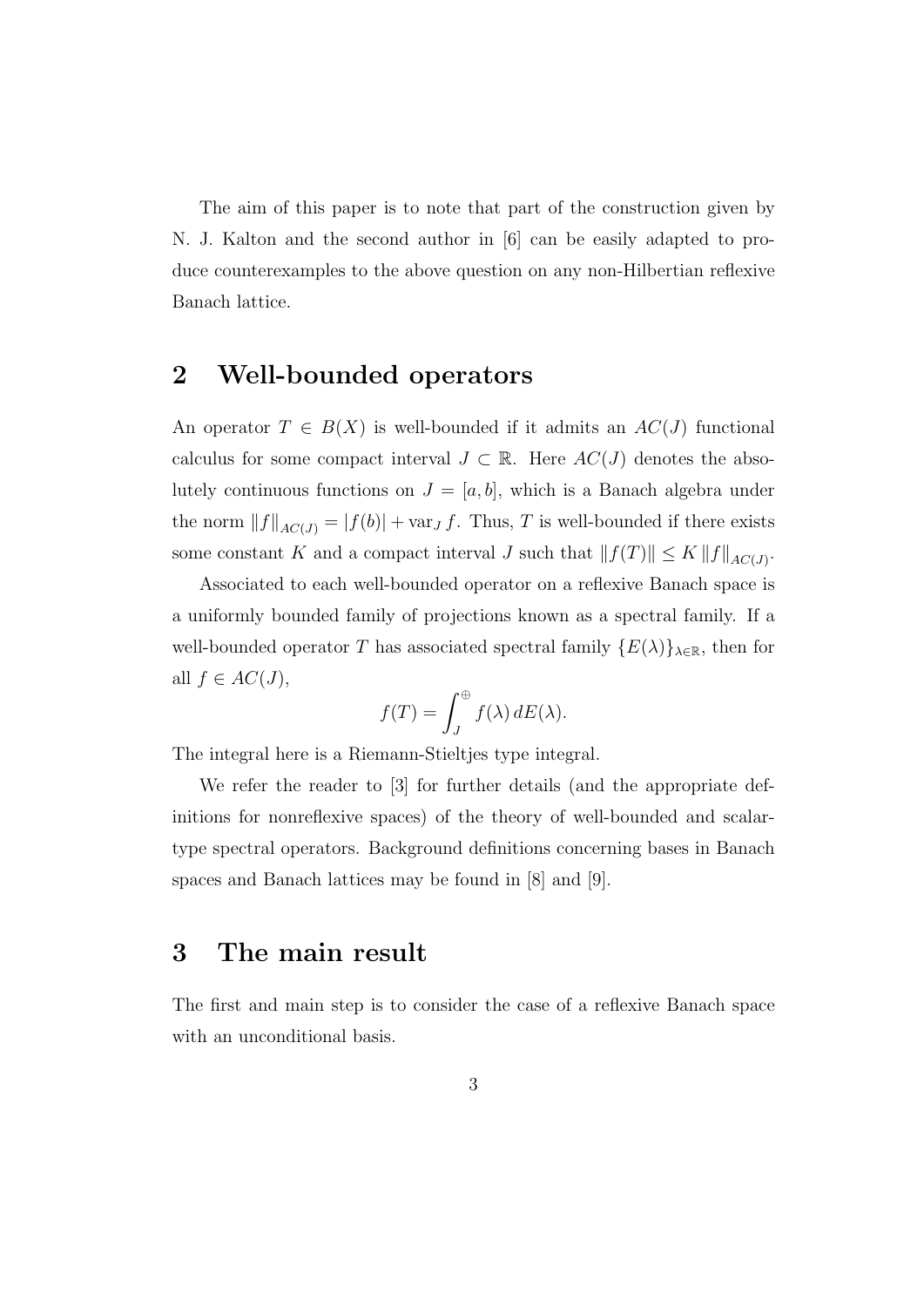**Theorem 1** Let X be a reflexive Banach space which is not isomorphic to  $\ell^2$ . If X admits an unconditional basis, then there exist a real scalar-type spectral operator  $S \in B(X)$  and a well-bounded operator  $T \in B(X)$  such that  $ST = TS$  and  $S + T$  is not well-bounded.

Proof. It was shown in [10] (see the remark at the end of that paper) that if a Banach space X has a normalized unconditional basis and every normalized unconditional basis of X is symmetric, then X is isomorphic to either  $c_0, \ell^1$ , or  $\ell^2$ . It follows that if a reflexive space X which is not isomorphic to  $\ell^2$  has an unconditional basis, then  $X$  admits a normalized unconditional basis which is not symmetric. In particular X must admit a normalized unconditional basis  $(x_n)$  which is not equivalent to any of the standard bases of  $c_0$  or  $\ell^p$  $(1 \leq p < \infty).$ 

The proof of Theorem 4 of [7] (see also Theorem 2.a.10 of [8]) then shows that there exists a permutation  $\pi$  and a block basis  $(v_n)$  of  $(x_{\pi(n)})$  whose closed linear span is not complemented. To simplify the notation we may assume that  $(v_n)$  is in fact a block basis of  $(x_n)$ , with  $v_n \in \text{span}(x_{r_n+1}, \ldots, x_{r_{n+1}})$ , where  $(r_n)$  is a suitably chosen increasing sequence of integers. Let  $X_n =$ span $(x_{r_n+1}, \ldots, x_{r_{n+1}})$ , and let  $P_n$  denote the projection from X onto  $X_n$  determined by the basis projections. Let  $\alpha_n = \frac{1}{n^2}$  $\frac{1}{n^2}$ . The unconditionality of  $(x_n)$  implies that  $S := \sum_{n=1}^{\infty} \alpha_n P_n$  is a real scalar-type spectral operator on  $X$ .

For each *n*, there is a norm one projection  $\widetilde{V}_n$  from  $X_n$  onto the span of  $v_n$ . Let  $V_n = \widetilde{V}_n P_n$  and  $W_n = P_n - V_n$ . Note that  $(V_1, W_1, \ldots, V_n, W_n, \ldots)$ defines a Schauder decomposition of X.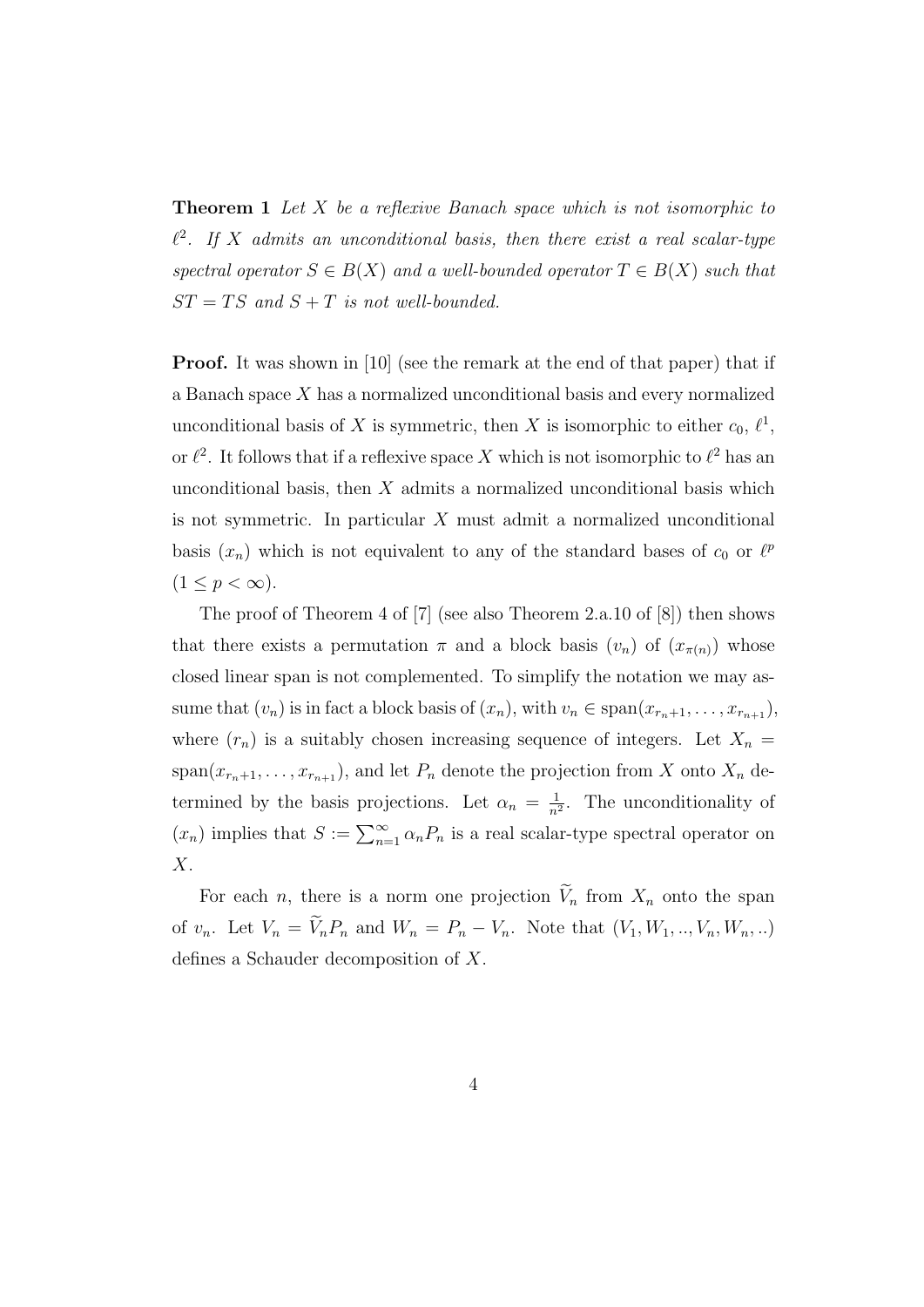Let  $Q_1 = V_1$  and for  $n \geq 2$ , let  $Q_n = W_{n-1} + V_n$ . Then  $\{Q_n\}$  is a sequence of disjoint finite-rank projections. Note that for all N,

$$
\sum_{n=1}^{N} Q_n = V_N + \sum_{n=1}^{N-1} P_n
$$

and so these partial sums are uniformly bounded. Let  $\beta_n = -\frac{1}{n^2} - \frac{1}{n^2}$  $\frac{1}{n^3}$ . It follows from [1, Theorem 3.3] that  $T := \sum_{n=1}^{\infty} \beta_n Q_n$  converges to a wellbounded operator on X.

It is straightforward to verify that for all m and n,  $P_m$  and  $Q_n$  commute. It follows that S and T commute. It remains then to show that  $S + T$  is not well-bounded. Suppose, to the contrary, that  $S + T$  is well-bounded.

A small calculation shows that

$$
S + T = \sum_{n=1}^{\infty} -\frac{1}{n^3}V_n + \sum_{n=1}^{\infty} \gamma_n W_n,
$$

where  $\gamma_n = \alpha_n + \beta_{n+1}$  is positive for all  $n \geq 1$ . Consider now, for  $n \geq 1$ ,  $f_n \in AC[-1,1]$  chosen so that  $f_n \equiv 1$  on  $[-1,-\frac{1}{n}]$  $\frac{1}{n^3}$ ,  $f_n \equiv 0$  on  $\left[-\frac{1}{(n+1)}\right]$  $\frac{1}{(n+1)^3}$ , 1 and  $f_n$  decreases linearly on  $\left[-\frac{1}{n^2}\right]$  $\frac{1}{n^3}, -\frac{1}{(n+1)}$  $\frac{1}{(n+1)^3}$ , then  $f_n(S+T) = \sum_{j=1}^n V_j$ . We now claim that the increasing sequence of projections  $(\sum_{j=1}^n V_j)_{n=1}^{\infty}$  is unbounded. Otherwise, since  $X$  is reflexive, it would converge in the strong operator topology and its limit would be a bounded projection onto the closed linear span of  $\{v_n, n \geq 1\}$ . Thus  $\{\|f_n(S + T)\|\}$  is unbounded and, as  $\|f_n\|_{AC(J)} =$ 2 for each n, it follows that  $S + T$  must not be a well-bounded operator.

The hypotheses in this theorem are not optimal, but they do suffice to cover the cases of most interest. In particular, we have as a first corollary:

**Corollary 1** Let  $1 < p < \infty$ ,  $p \neq 2$ , and let  $X = L^p[0, 1]$ . Then there exist a real scalar-type spectral operator  $S \in B(X)$  and a well-bounded operator  $T \in B(X)$  such that  $ST = TS$  and  $S + T$  is not well-bounded.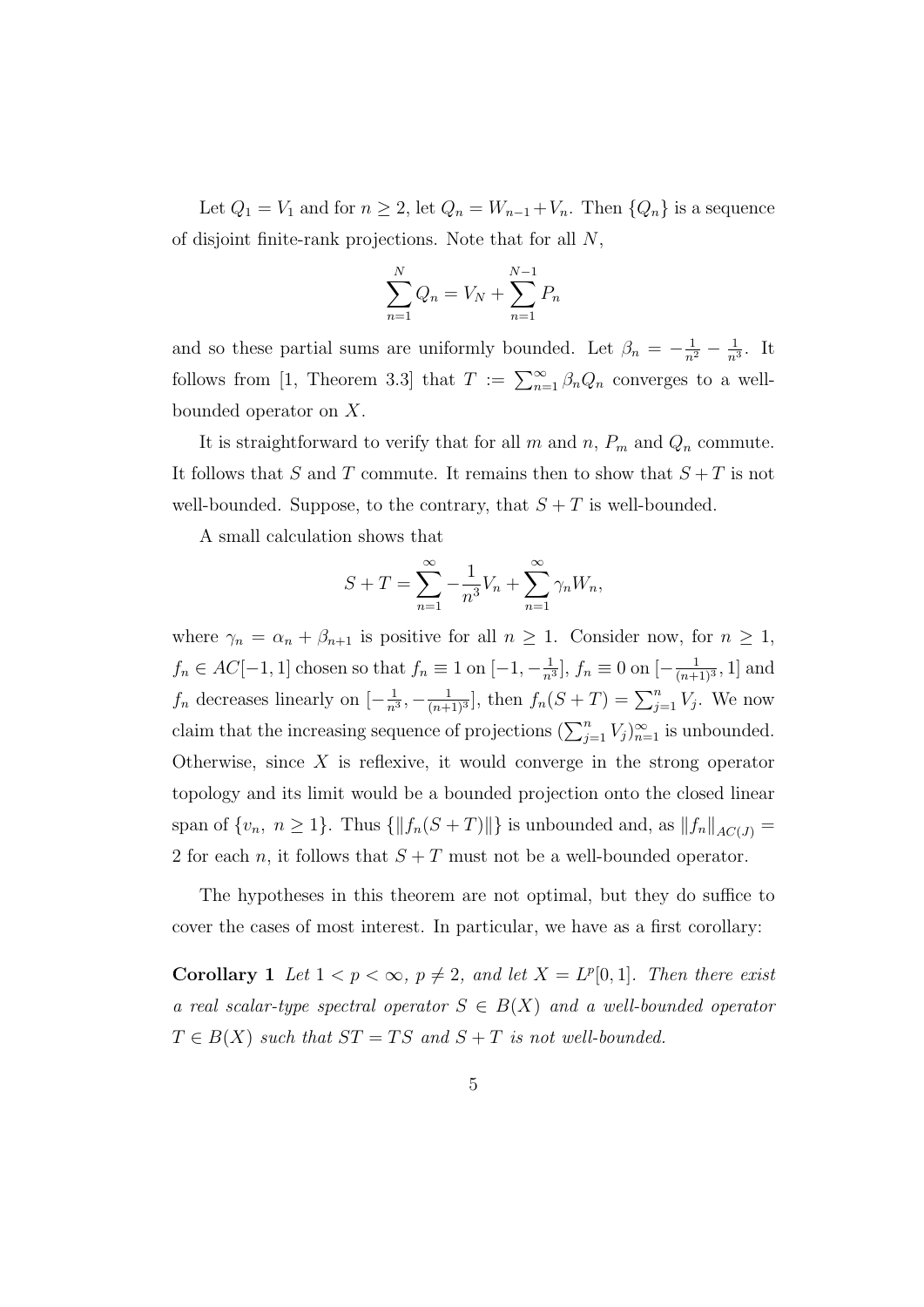**Proof.** The Haar system forms an unconditional basis for X.

Finally we prove the result announced in the introduction.

**Corollary 2** Let X be a reflexive Banach lattice, which is not isomorphic to a Hilbert space. Then there exist a real scalar-type spectral operator  $S \in B(X)$ and a well-bounded operator  $T \in B(X)$  such that  $ST = TS$  and  $S + T$  is not well-bounded.

**Proof.** We will essentially follow the proofs of Theorems 3.5 and 3.7 in [6]. Let us assume that for any real scalar-type spectral operator  $S \in B(X)$  and any well-bounded operator  $T \in B(X)$  commuting with  $S, S + T$  is wellbounded. We will then show that  $X$  is order isomorphic to a Hilbert space. For this, since  $X$  is reflexive and therefore order continuous, it is enough to prove that every normalized sequence of disjoint elements of  $X$  is equivalent to the canonical basis of  $\ell^2$  (see [9] Lemma 1.b.13).

So, let  $(v_n)$  be a normalized sequence of disjoint elements of X. As in [6], we can pick an unconditional Schauder decomposition  $(X_n)$  of X such that for each n,  $X_n$  is an ideal of X and  $v_n \in X_n$ . Then, by repeating the argument in the proof of Theorem 1, we obtain that  $Y = \overline{\text{span}}\{v_n, n \geq 1\}$ is complemented in X. Thus, for any real scalar-type spectral operator  $S \in$  $B(Y)$  and any well-bounded operator  $T \in B(Y)$  commuting with  $S, S + T$ is well-bounded (indeed, any counterexample on Y could easily be extended into a counterexample on X). Finally, it follows from Theorem 1 that  $(v_n)$ is equivalent to the canonical basis of  $\ell^2$ .

Remarks. (1) Virtually identical constructions provide examples where the product rather than the sum fails to be well-bounded; with  $\{\alpha_n\}$ ,  $\{\beta_n\}$ ,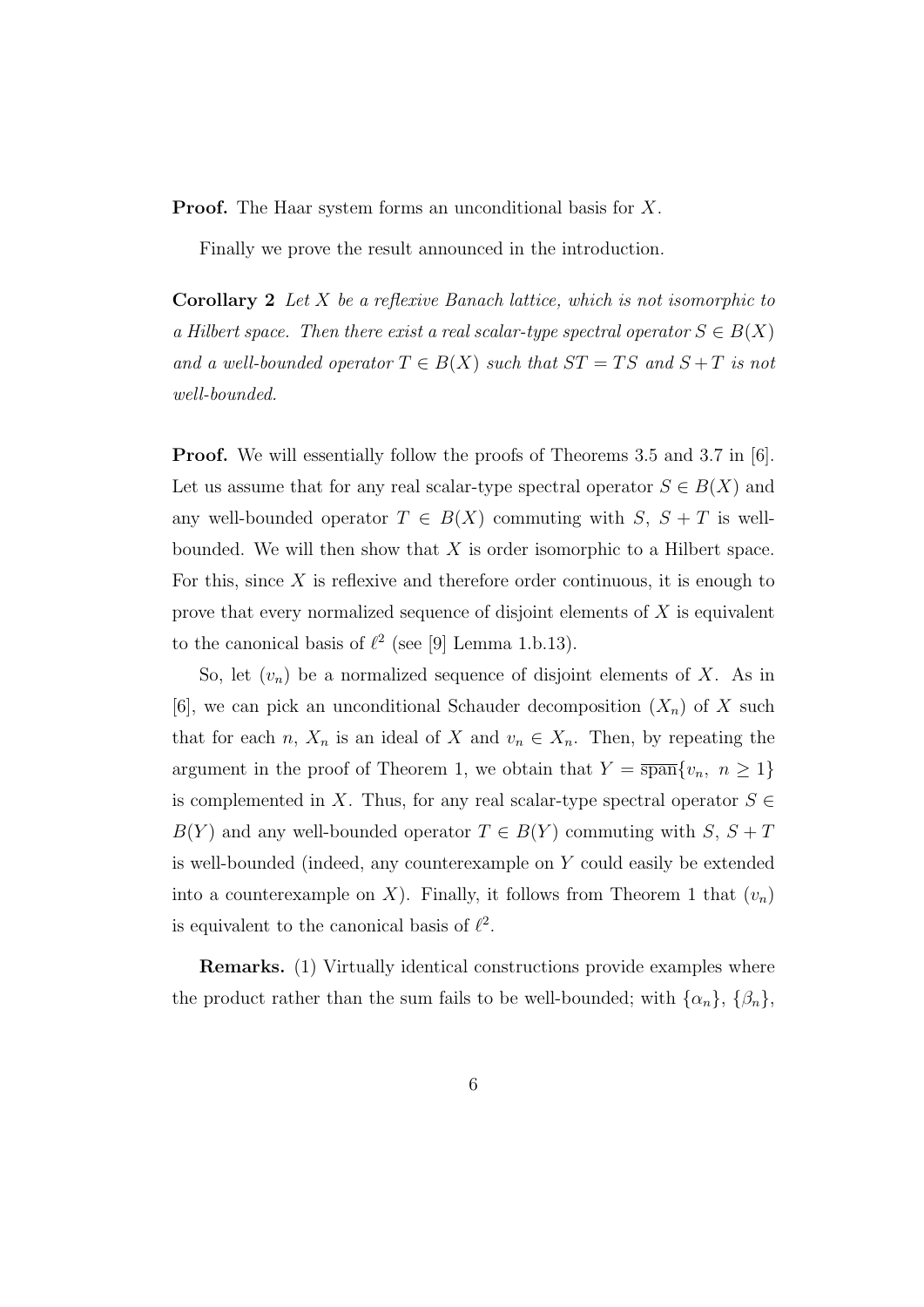$\{P_n\}$ , and  $\{Q_n\}$  as in the proof of Theorem 3.1, then setting

$$
S = I + \sum_{n=1}^{\infty} (e^{\alpha_n} - 1)P_n
$$
 and  $T = I + \sum_{n=1}^{\infty} (e^{\beta_n} - 1)Q_n$ 

will suffice.

(2) It should be noted that on nonreflexive spaces, these questions are somewhat more complicated since the relationship between the functional calculus conditions and the integral representation conditions is not as strong. On spaces such as  $\ell^{\infty}$ , or indeed any Grothendieck space with the Dunford-Pettis property, the countable additivity requirement for a spectral measure allows very few scalar-type spectral operators. On such a space every scalartype spectral operator is a finite linear combination of disjoint projections [13] and consequently the sum of a real scalar-type spectral operator and a commuting well-bounded operator is always well-bounded. On other nonreflexive spaces it is relatively easy to construct explicit examples where the sum of a real scalar-type spectral operator and a commuting well-bounded operator is not well-bounded. For example, on the space of trace class operators  $C_1$ , the operators  $S(A) = D_1 A$  and  $T(A) = AD_2$ , where  $D_1$  and  $D_2$ are diagonal matrices with real entries, are commuting scalar-type spectral operators whose sum, in general, will fail to be well-bounded. The situation on the classical sequence space  $c_0$  and  $\ell^1$  appears, however, to be open.

(3) On nonreflexive spaces a more natural line of enquiry might be to seek conditions on Banach spaces which allow one to deduce functional calculus properties of the sum of commuting operators  $S$  and  $T$  from the functional calculus properties of the individual operators.

Acknowledgements. The authors would to thank the Mathematisches Forschungsinstitut Oberwolfach for providing the opportunity for this research.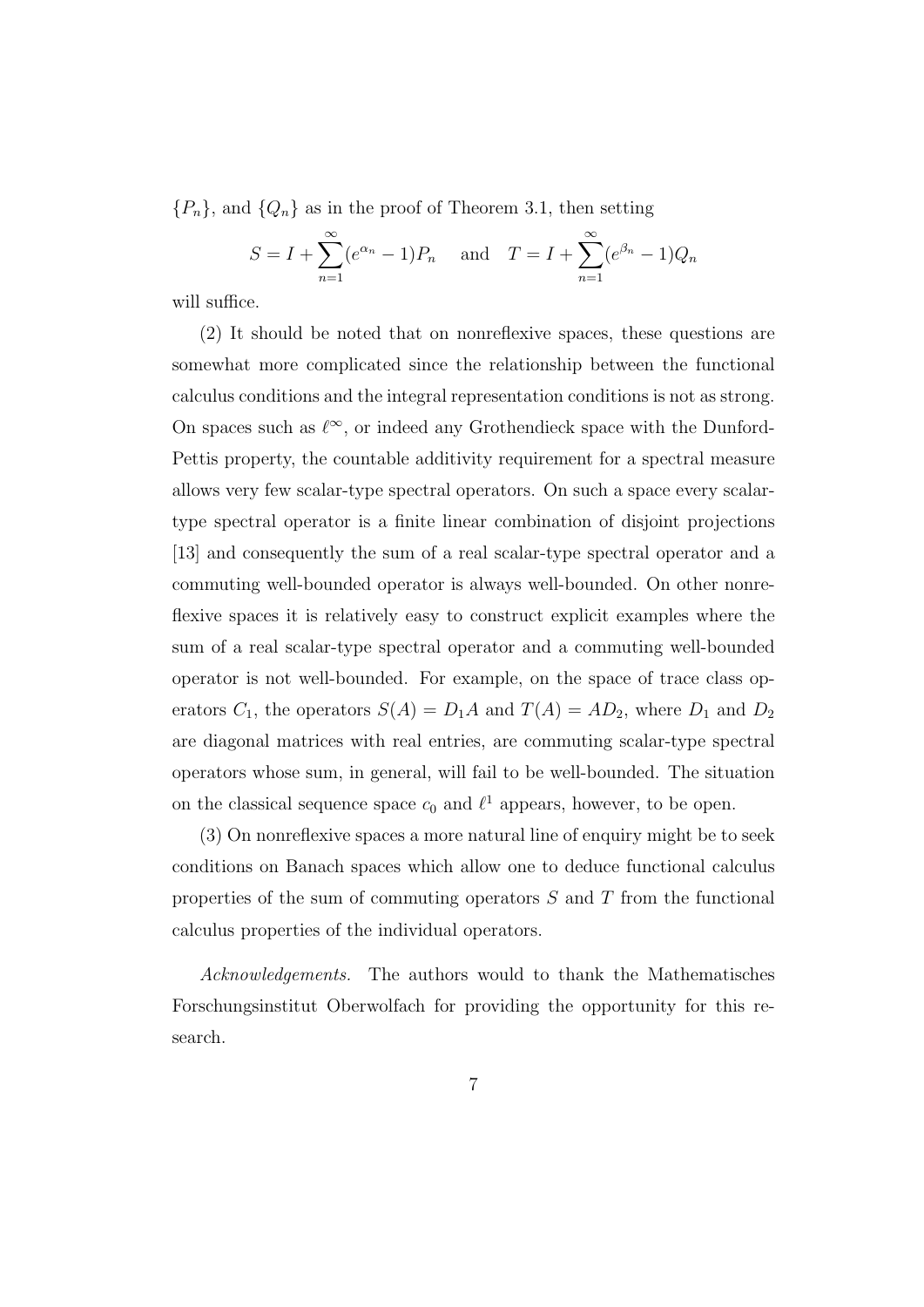# References

- [1] Q. CHENG I. DOUST, 'Compact well-bounded operators', *Glasg. Math.* J. 43 (2001) 467–457.
- [2] I. DOUST T. A. GILLESPIE, 'Well-boundedness of sums and products of operators', J. London Math. Soc. (2) 68 (2003) 183–192.
- [3] H. R. Dowson, Spectral theory of linear operators (London Mathematical Society Monographs 12, Academic Press, London, 1978).
- [4] T. A. Gillespie, 'Commuting well-bounded operators on Hilbert spaces', Proc. Edinburgh Math. Soc. (2) 20 (1976) 167–172.
- [5] T. A. Gillespie, 'Boundedness criteria for Boolean algebras of projections', J. Funct. Anal. 148 (1997) 70–85.
- [6] N. J. KALTON G. LANCIEN, 'A solution to the problem of  $L^p$ -maximal regularity', Math. Z. 235 (2000) 559–568.
- [7] J. Lindenstrauss L. Tzafriri, 'On the complemented subspaces problem', Israel J. Math. 9 (1971) 263-269.
- [8] J. LINDENSTRAUSS L. TZAFRIRI, Classical Banach Spaces I (Springer-Verlag, Berlin, 1977).
- [9] J. Lindenstrauss L. Tzafriri, Classical Banach Spaces II (Springer-Verlag, Berlin, 1979).
- [10] J. LINDENSTRAUSS M. ZIPPIN, 'Banach spaces with unique unconditional basis', J. Funct. Anal. 3 (1969) 115–125.